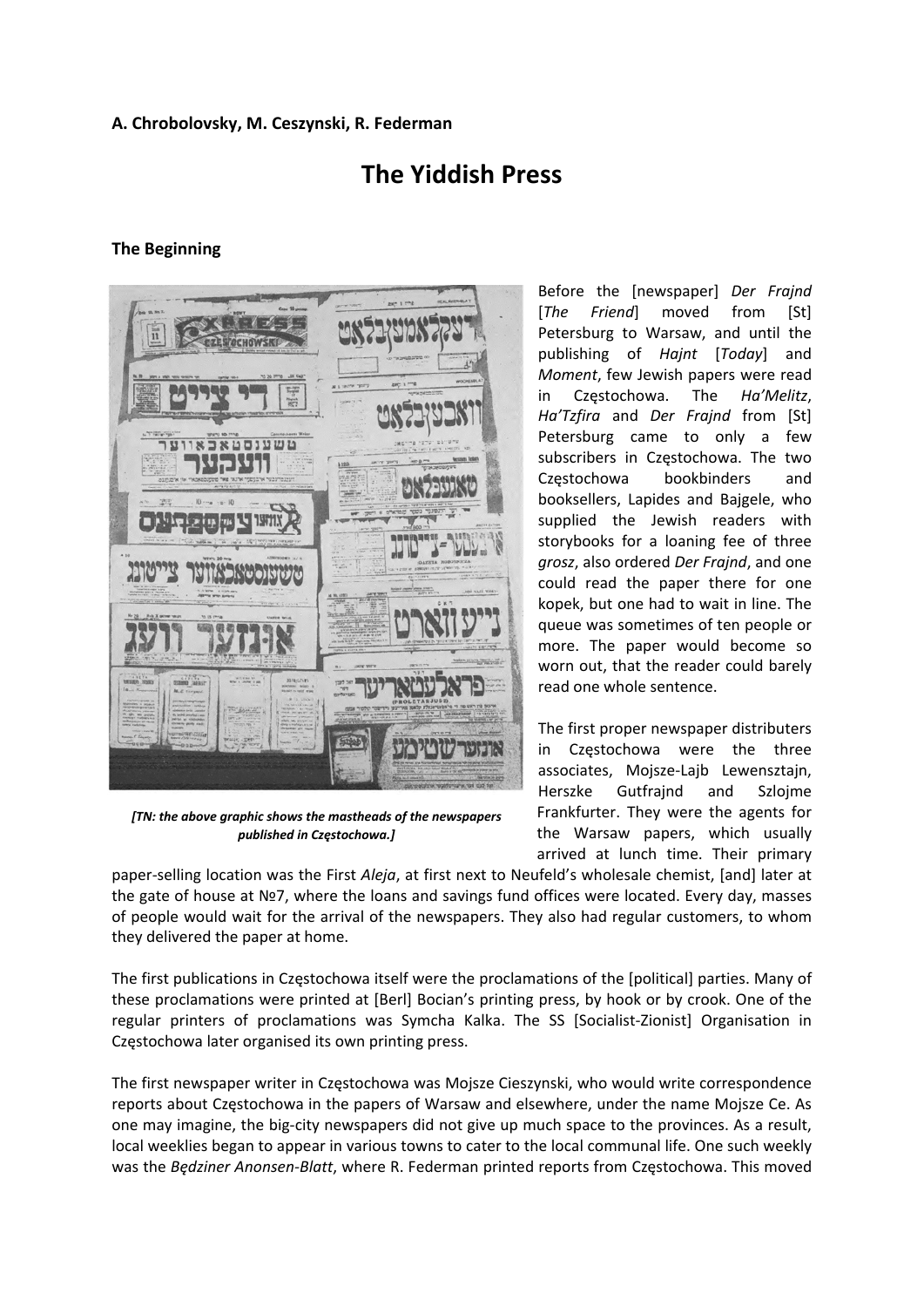the Częstochowa activists to create their own press, and the *Częstochower Reklamen‐Blatt* was founded.

#### *Częstochower Reklamen‐Blatt* **["The Częstochowa Advertiser"]**

The first issue of the *Częstochower Reklamen‐Blatt* was printed on Friday, 6th December 1912, at B. Bocian's printing press, signed by B. Bocian as editor-publisher. The founders were A. Chrobolovsky, Hersze'le Fajwlowicz, Mojsze Cieszynski, [and] Jakób Rozenberg.

The funds for the paper's first issue were raised by Mojsze Ce., who collected for the first twenty roubles of advertisements. This was no easy task. He also wrote the local news. Rozenberg, who at the time was an employee at *Wulkan* (iron foundry), was the financier and the first editor. Hersze'le Fajwlowicz did the popukar columns, and *A‐Ski* was the "feature article" writer.

No special authorisation was required to publish the newspaper. In Tsarist Russia, at that time, it was permitted to publish sporadic publications just with the publisher's signature. After it was published, a few copies would be sent to the censor.

The plan to issue a weekly newspaper by a group of penniless amateurs was a venturesome utopia altogether, but the most critical moment in the publishing of the first issue was when B. Bocian demanded that the entirety of the material to be printed ‐ including the advertisements ‐ should be first translated into Russian, in order to receive permission from the local gendarmerie. And Berl Bocian *z''l* was a hard Jew - it was difficult to convince him, or to make him submit. During the revolutionary years, even the revolvers of the SS [Party's] members could not induce him to print illegal proclamations - and the "miracle" that Bocian was talked into allowing the printing without Russian translations, was perhaps even greater than the publishing of the newspaper itself.

The first issue of *Reklamen‐Blatt*, – price ‐ one kopek – contained:

*Our Goal*, which was formulated as follows:

"*To provide every merchant or producer with the opportunity to make the wider public acquainted with their articles and merchandise, and also to show the customer the place and source where to purchase everything that he requires.*"

Only afterwards does the promise come:

*To report on the activities of the communal institutions, such as the Jewish kehilla, credit institutions [and] cultural unions and societies*.

*Częstochower News*, [with] two news items:

- a) The Malbish Arumim<sup>1</sup> Society will be giving out 167 pairs of boots and 62 coats to poor boys *on the forthcoming Saturday.*
- b) *The monk Damazy Macoch was visited in his cell at the Piotrków prison by his solicitor Klajn, in order that he should sign the appeal to the Ssenate regarding a revocation [of his verdict]. Macoch refused to sign.*

 <sup>1</sup> [TN: Heb., "(He who) clothes the naked", an attribute of God. This phrase is taken from the "Morning Blessings" liturgy.]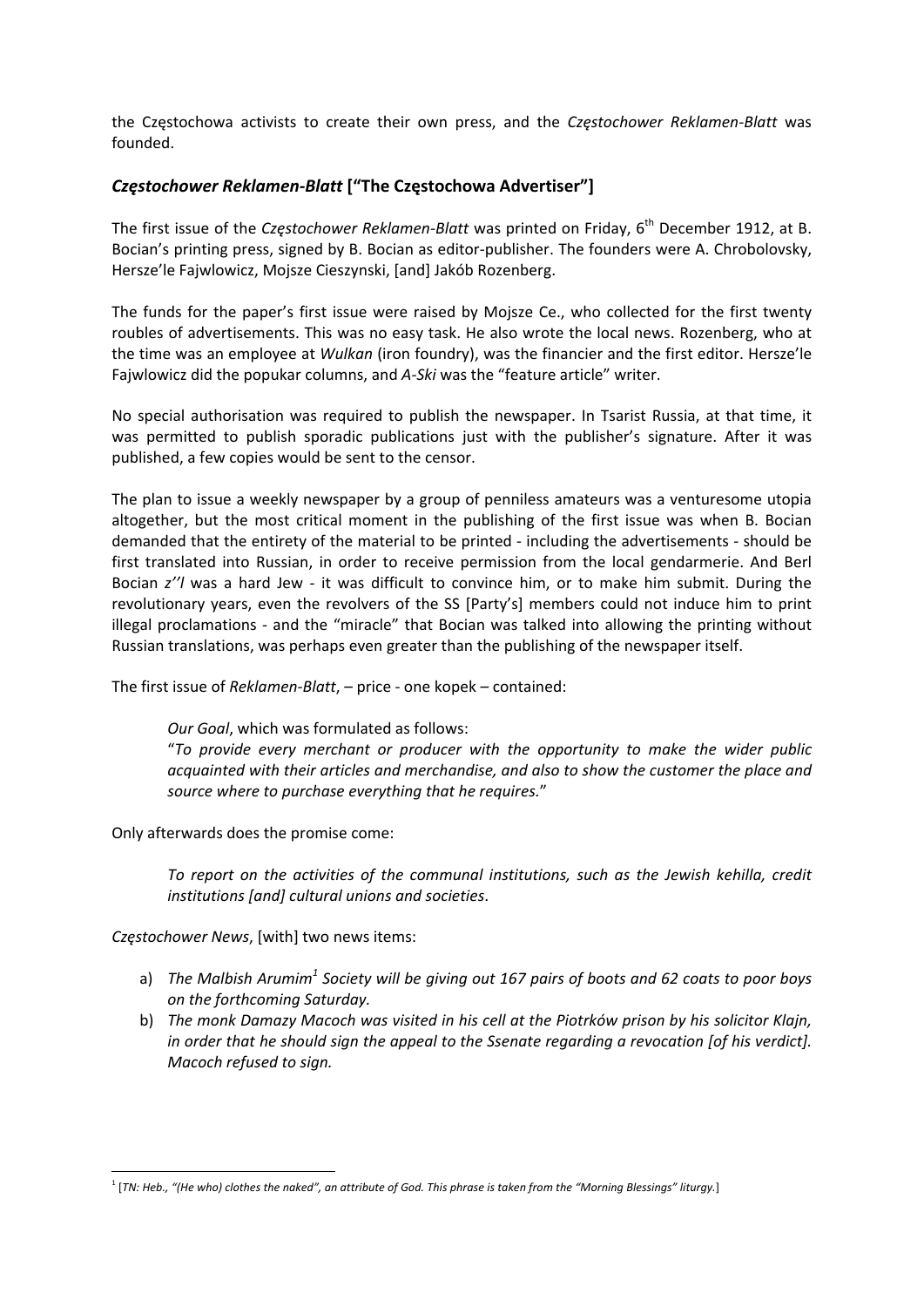[Then comes] a report from Kielce, which begins on the first page and ends on the second, signed by F. B‐O (Fiszl Bimko), [and] a report from Nowo Radomsko by *Remez* [Heb., Hint; pseud.]. On the second page, under the [main] feature, is *The Congregation's Shaigetz* [Lout], compiled by H. Fajwlowicz. On the third page – the feature article by *A‐Ski*, *Hanukkah*, printed in small letters (the larger fonts had already been used for the local news and the reports). There is also a "little feature article" by Jakow Rozenberg and the city's latest news.

Then came the advertisements from the *Uranja* [Theatre] at Second *Aleja* 38, and the Odeon [Theatre] at Second *Aleja* 43. There is [also] and advertisement for a great *Hanukkah* evening at the *Lira*, with the actress Miriam Izraels; a *Hanukkah* evening at the Craftsmen's Club, with a lecture from Eng. Ratner on the significance of *Hanukkah* and with the participation of Cantor Z. Rozental, and at the end, "*Recitatations, Dances & Confetti*" and three great *Hanukkah* shows at the *Lira* featuring the comedians Goldberg and Herszkowicz, the prima donna Laskowska and the soubrette Gutszechter.

In the second issue, there is a notice ‐ *Physical Development Amongst Jews* ‐ calling on Częstochowa youth to establish a sports union. The feature article is dedicated to the Craftsmen's Club. A second leading article, by Jakób Rozenberg, deals with the assimilators of the Warsaw *Gmina*, who made a proposition to dismiss the poet I.L. Peretz from his position, due to the fact that he appeared as a delegate of the Jewish National list. In that same issue, there is a bit of local news by Mojsze Ce. regarding the fact that the local [Jewish] nationalist youth sent off a protest to the Warsaw newspapers against the Jewish *Gmina* in Warsaw, which debated the question of dismissing I.L. Peretz from his position.

In the third issue of *Reklamen‐Blatt*, one senses that the child is already teething. The article *The Jewish Antisemitism* falls with harsh words upon Jewish employers who turn down Jewish labourers at their factories.

*A‐Ski* dedicates the feature article of the fourth number to *A Critical Issue* ‐ emigration.

In the fifth issue, the leading article is once more dedicated to *Physical Development Amongst Jews*. Two notices in the local news tell that the Russian chief of police Denisov had been tried at the regional court in Piotrków for belonging to the PPS, and that the Warsaw Court of Appeal had tried the known writer Maria Glikson, daughter of the notorious Częstochowa lawyer Glikson, for belonging to the PPS and concealing expropriated moneys. She was sentenced to two years and eight months of penal servitude.

In the sixth issue, the first article is a call to the Jewish merchants, against whom a strong boycott movement had begun following the elections to the Fourth Duma, to organise themselves into a merchants' union.

Articles ‐ one in the sixth number, [*Agudat*] *Chovevei Sfat Ever*<sup>2</sup> *at the Lira* by L.K. (Leon Kopinski), and the second in №7, *The Chovevim at the Lira* by "A Yiddishist" (A‐Ski) ‐ show that the Hebrew‐Yiddish war crossed over into the columns of the Częstochowa press.

In the seventh number, there is also a little opinion piece *What Jews Rejoice About* by F. Sz‐Tz (Fajtel Szmulewicz). As it turns out, these were his first printed lines. The issue appeared on  $17<sup>th</sup>$  January 1913.

 <sup>2</sup> [*TN: Heb., Society of Lovers of the Hebrew Language; usually shortened to "Chovevim" (Lovers)*.]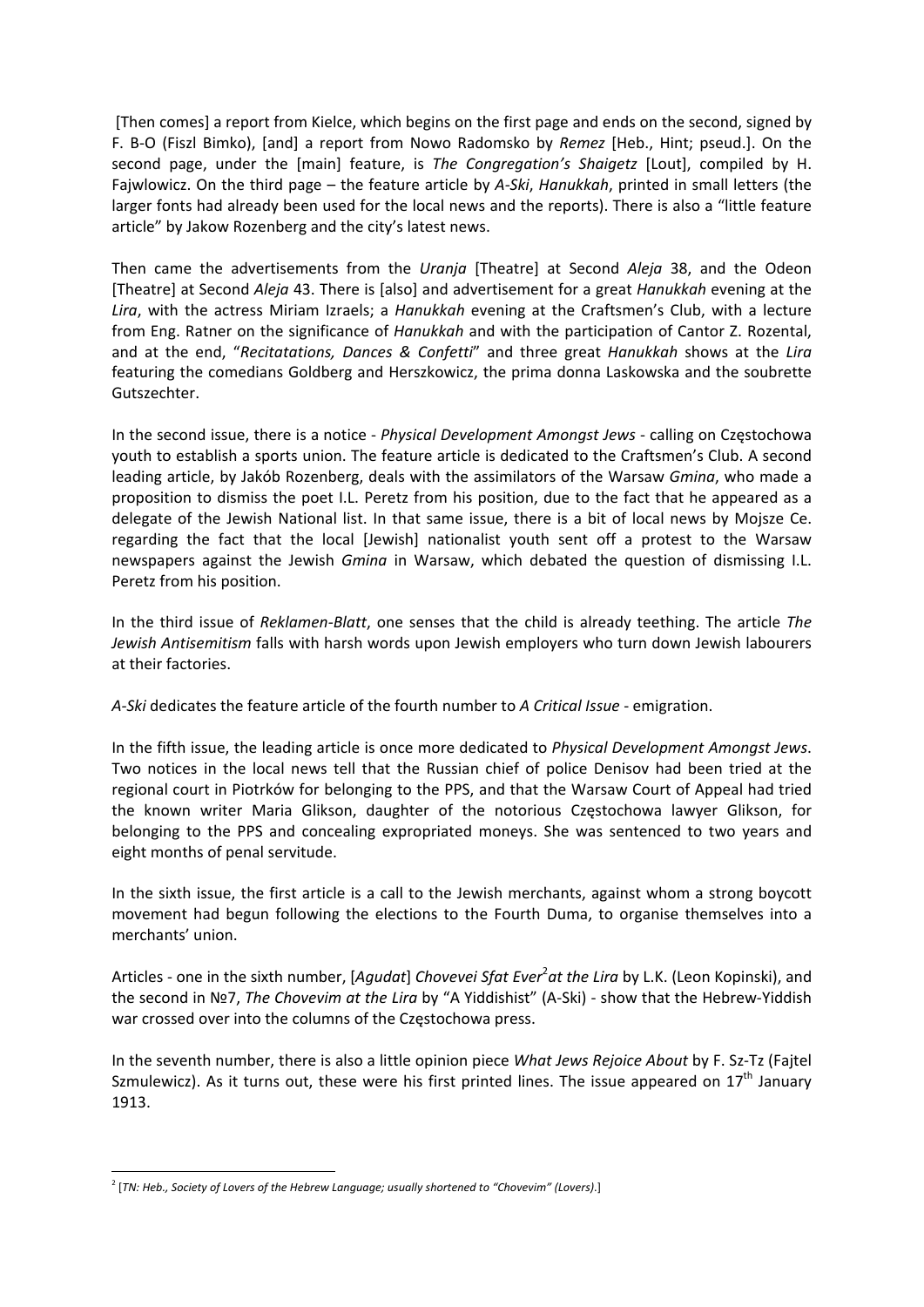The *Reklamen‐Blatt* lasted for nine issues. On 14th February 1913, the *Częstochower Wochenblatt* issue № 1 appeared.

#### *Częstochower Wochenblatt* **["The Częstochowa Weekly"]**

*Częstochower Wochenblatt*, issue №.5, appeared in a larger format and began to take on the appearance of a newspaper. In the same issue, an article entitled *Regarding the Cheder* appeared, which "demands a new, secular, Jewish primary school".

The *Wochenblatt* issue №.10 ‐ the *Pesach* issue ‐ is already an almost "literary" one. It contains the feature article Slaves We Were by L. (Leon Kopinski), *In The Desert*, signed by "A Young Jew" (A.Ch.<sup>3</sup>), *A Blood Libel*, a monologue by a Jewish reporter [and] dedicated to [Menachem Mendel] Beilis in Kiev, written by Epsilon (H. Fajwlowicz), and *Childhood Pesach Memories*, "dedicated to my friend Majer Hirsz", by Ben‐Jakow (Mojsze Cieszynski).

In issue №.11, Ben‐Jakow writes about the emigrants who pass through the Częstochowa border and demands, of the Jewish public activists, to open a branch of the [St] Petersburg Emigration Society.

In that same issue, "A Member" (A.Ch.), in his feature article *The Linas Ha'Tzedek<sup>4</sup>*, discusses his views to the effect that this society needed to see to the physical development of the Jewish child by founding a summer camp and arranging open‐air gardens for the children.

In issue №.12, there local news [headlined with] *Another Strike at the Motte Factory*, and a notice as follows:

The First of May in Czestochowa  $-A$  day before the First of May, there were many arrests *and searches in our city. The police also tore down several red banners from the telegraph wires in various parts of town*.

This was in 1913.

In the leading article of issue №.13, a project is proposed to construct a communal building for all the societies and unions.

Issue №.14 contains a report by Mojsze Ce., about a large group of emigrants from Częstochowa who travelled off to Galveston.

Issues 17 and 18 were published under the editorship of a young journalist from Warsaw, I.M. Bron. From №.19 onwards, the paper was once more edited by H. Fajwlowicz. The main articles were written by A‐Ski and the local news writer Mojsze Ce.

In September 1913, elections were held for representatives to the Jewish *Kehilla*. The *Częstochower Wochenblatt* conducted a broad campaign urging *kehilla*-tax payers to participate in the elections and to choose representatives who would represent all echelons of the Jewish population, and not just the "Germans" (the assimilated). A whole series of communal letters, regarding the *Kehilla's* duties, was also made public. Of the 1,200 people who paid the *kehilla*-tax and who had the right to vote, only fourteen individuals participated in the elections. Those who received the most votes were Dr Zaks, Ludwig Tempel and Henryk Markusfeld.

<sup>3</sup> [*TN: Probably Alkona Chrobolovsky.*]

<sup>4</sup> [*TN: "Lodgings of Righteousness," a society that provided adequate hospitality for wayfaring guests.*]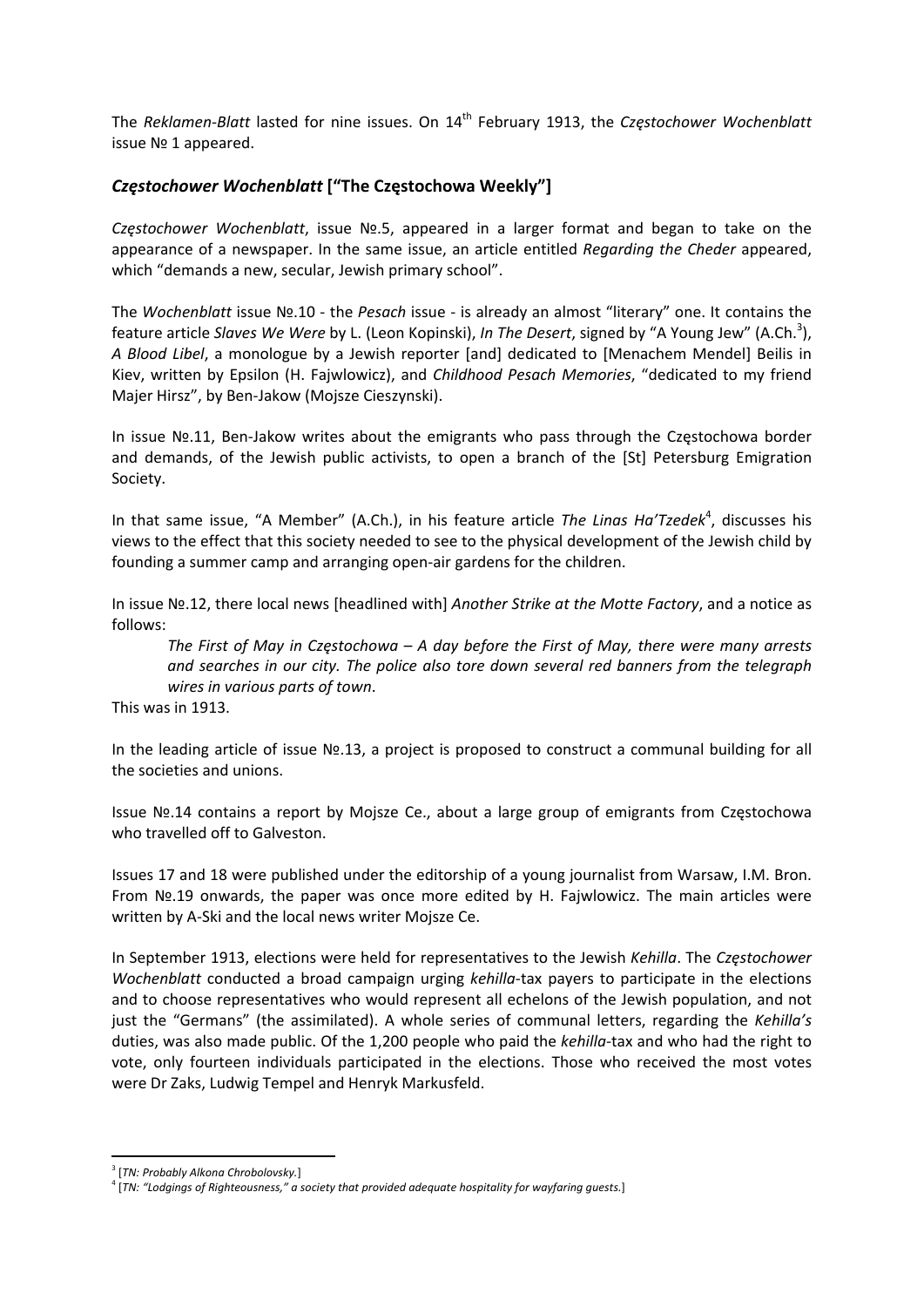Due to a quarrel with the publisher B. Bocian, issue №.36 was published under the editorship of Izrael Płocker. But the quarrel was soon resolved and the paper continued being published with its usual team.

The Beilis trial was [then] held in Kiev which, in the Jewish public affairs, swept all the other problems to one side. Several issues of the *Wochenblatt* were dedicated to this blood‐libel, which targeted the entire Jewish people. Once the verdict of the sworn judges became known, the courtyard of *Aleja* 6 was flooded with Jews. The extra edition was torn from the hands [of the sellers].

## *Unser Zeitung<sup>5</sup>* **["Our Newspaper"]**

In October 1913, another weekly paper began to be published in Częstochowa, under the name "*Częstochower Zeitung*" [sic "*Unser Zeitung*"]. This paper was published in Lutek Cymerman's printing press. The editor was Kronenberg from Łowicz.

During that same year, 1913, two social "reforms" were implemented in Russia. One was HMOs [health funds] for workers. The other was a law which permitted the forming of professional unions, within a limited scope. The *Częstochower Wochenblatt* dedicated much space to these issues [and], particularly, to the professional unions that were being established during that period.

In the last issue of *Wochenblatt*, issue №.46 dated 26<sup>th</sup> December 1913, there is a report [which was] actually printed in small typeface, but which was of great significance. We are informed that a celebratory gathering has been held at the Craftsmen's Club in honour of Mr Markusfeld, in connection with the first year of existence of the loans and savings fund at the Club. At this meeting, A. Rotszyld, a labourer, touches upon the issue of Jewish workers not being admitted to the factories of the Jewish communal activists and philanthropists, and those who do work there from earlier are gradually being pushed out. Mr Markus Win, director of the *Kapeluszarnia*, where some 160 Jewish girls were working, declared that it was the Jewish *Shabbes* that prevented the Jewish workers from coming into the factories. A huge discussion developed, but it did not bring any great results. This question was raised several more times in the *Częstochower Tageblatt*, which began being published at the beginning of 1914.

## *Częstochower Tageblatt6* **["Częstochowa Daily Paper"]**

The *Częstochower Tageblatt* was, at first, published jointly by B. Bocian and Jakób Rozenberg. However, once the sum of 300 roubles which Rozenberg had invested ran out, B. Bocian took over sole control of the paper.

J. Abramson from Łódź, where he had contributed to a one‐kopek newspaper, was brought over as editor of the *Częstochower Tageblatt*. He was a fine Yiddish writer and had the mind of a philosopher. He was one of the contemporary "repentant sinners" who were disappointed in the reactionary years.

<sup>&</sup>lt;sup>5</sup> [TN: No actual mention of this paper is made in the forthcoming article, although the "Częstochower Zeitung" (which was a separate paper altogether) in first paragraph is an obvious reference to it, as may be apprehended from Sefer Częstochowa, Vol I, col. 495, which states: "At the time, a competing newspaper was also published, a weekly called "Unser Zeitung" [Our Newspaper]; it was printed at Cymerman's printing press, and edited by Kronenberg from Łowicz." Following this paragraph, the article returns once more to the "Częstochower Wochenblatt." Although this could be a simple omission/misprint, it is worth noting that this article was written by those who wrote for the rival newspaper, "Czestochower Wochenblatt," which has already been dealt with above at length.]

<sup>6</sup> [*TN: We have used the German spelling, but in Polish Yiddish the word is pronounced "Tugblatt."*]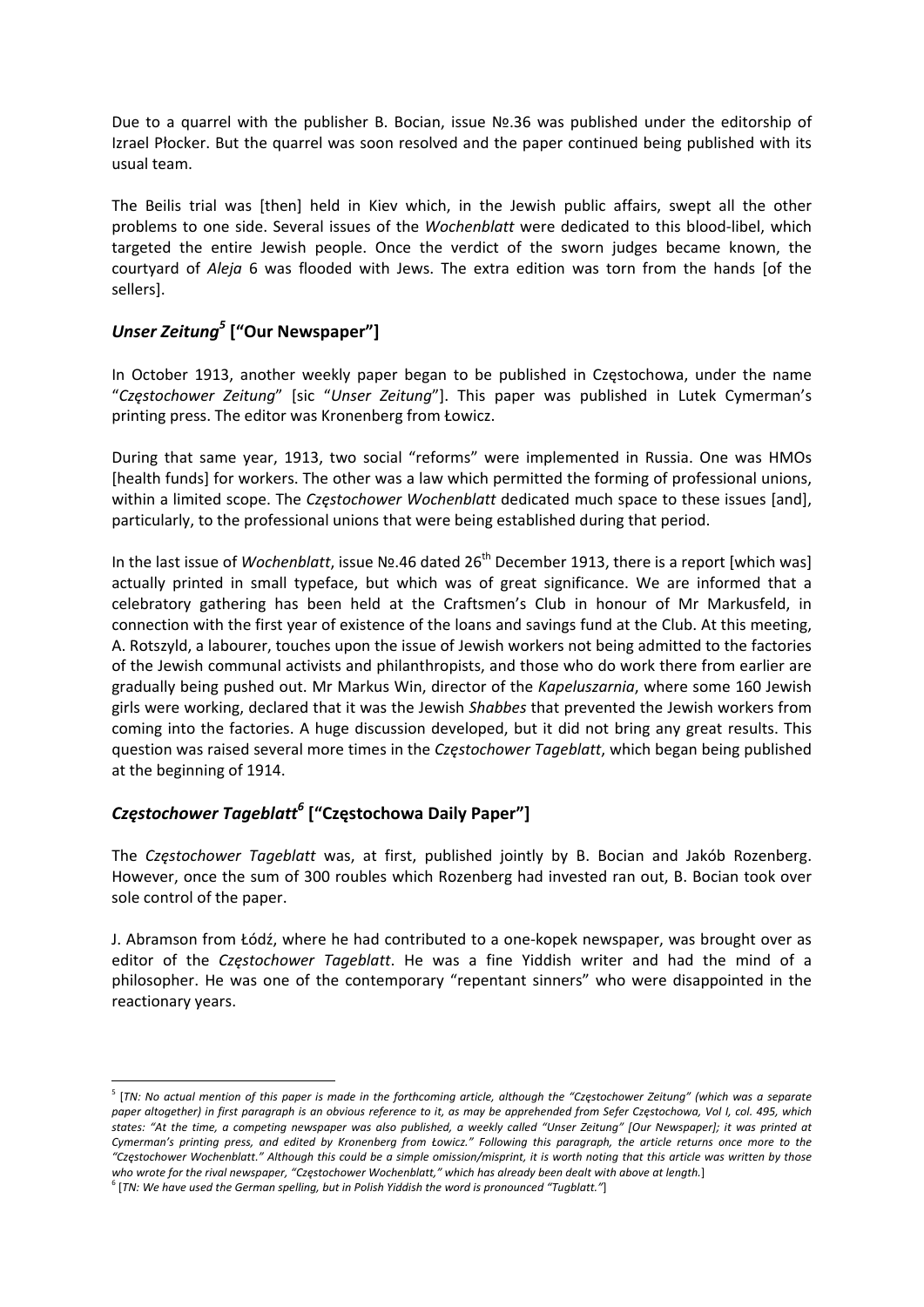In its feature articles, the *Częstochower Tageblatt* dealt with the same problems and questions as [had] the *Wochenblatt*. The paper came out in support of reforming the *cheder*, of creating a [secular] Jewish primary school, [and] it often criticised the attitude towards Yiddish in the *kehilla* institutions, which were mainly run by the "assimilationists". The paper gave the largest space to the elections of the *kehilla* representatives, which took place in the summer of 1913. In order to awaken in the Jewish public ‐ payers of the *kehilla*‐tax ‐ an interest in these elections, articles were published containing interviews with Rabbi Nachum Asz, engineer F. Ratner, Herman Szaja, Józef Imich, A. Warszawski, [Rabbi] Majer‐Henoch Jszajewicz from Wola [near Warsaw], Leon Kopiński and lawyer I. Grünbaum from Warsaw. The conclusion was that, in the *Kehilla,* there also needed to be a representative of the orthodox faction. The candidate was Szmul Goldsztajn. The candidature of Engineer Ratner was also proposed. The "assimilationists" remained the leaders of the *Kehilla*.

Alongside Abramson at the *Tageblatt*, H. Fajwlowicz worked as proof‐reader and as writer of columns on life in the city and in the *shtetls* around Częstochowa. A‐Ski, who disagreed with Abramson's right-wing tendencies, published articles from time to time - mainly on the life of the workers. R. Federman also periodically published articles on the battle for Yiddish.

Often, the *Częstochower Tageblatt* also printed short and longer stories from the fine literature, [such as those] by A. [x] Eppelbaum<sup>7</sup>and Jack London, among others.

With the outbreak of the First World War, the newspaper came to a halt, but it reappeared under the German occupation, in combination with Lazar Kohn's *Volkszeitung* [People's Paper] from Łódź. J. Abramson, who hated the Germans, had left Częstochowa at the start of the [First] World War. The actual newspaper - the local news that was printed at Bocian's printing press - was directed by H. Fajwlowicz, with the participation of Mendel Asz, [the Rabbi's son].

The *Częstochower Tageblatt* continued being published independently until the end of the War, until it ceased completely in 1919.

#### *Das Neue Wort* **["The New Word"]**

In April 1920, *Das Neue Wort*, a weekly publication by the Częstochowa *Vereinigte* Organisation, began to appear. It was dedicated to the working and communal life in Częstochowa. The official editor was R. Federman. A. Chrobolovsky directed the newspaper and filled practically all of it by himself.

Shortly afterwards, the Soviet‐Polish War broke out. Almost all the workers' papers in Poland, published by the Bund and *Poalei Zion*, were closed down. The greater part of the Labour activists were arrested, including a great number of Częstochowa Bund activists, with Józef Aronowicz at the top. *Das Neue Wort*, which was almost the only remaining Jewish workers' newspaper in Poland, listed the names of the papers closed down and the Labour activists arrested. Just these notices, on their own, would take up several columns.

In contrast to the previous Jewish newspapers in Częstochowa, *Das Neue Wort's* main focus was on current political issues, as one may notice from the feature articles. Nevertheless, Częstochowa communal life also occupied a large place in the paper.

The conditions of Jewish life had changed considerably, by comparison with the pre‐War era. The assimilators were gradually pushed out from their communal positions. A Zionist‐Orthodox majority

<sup>&</sup>lt;sup>7</sup> [TN: We have not been able as yet to ascertain the existence of this writer; possibly ref. to the well-known Yiddish belletrist B. *(Menachem‐Berisz) Eppelbaum.*]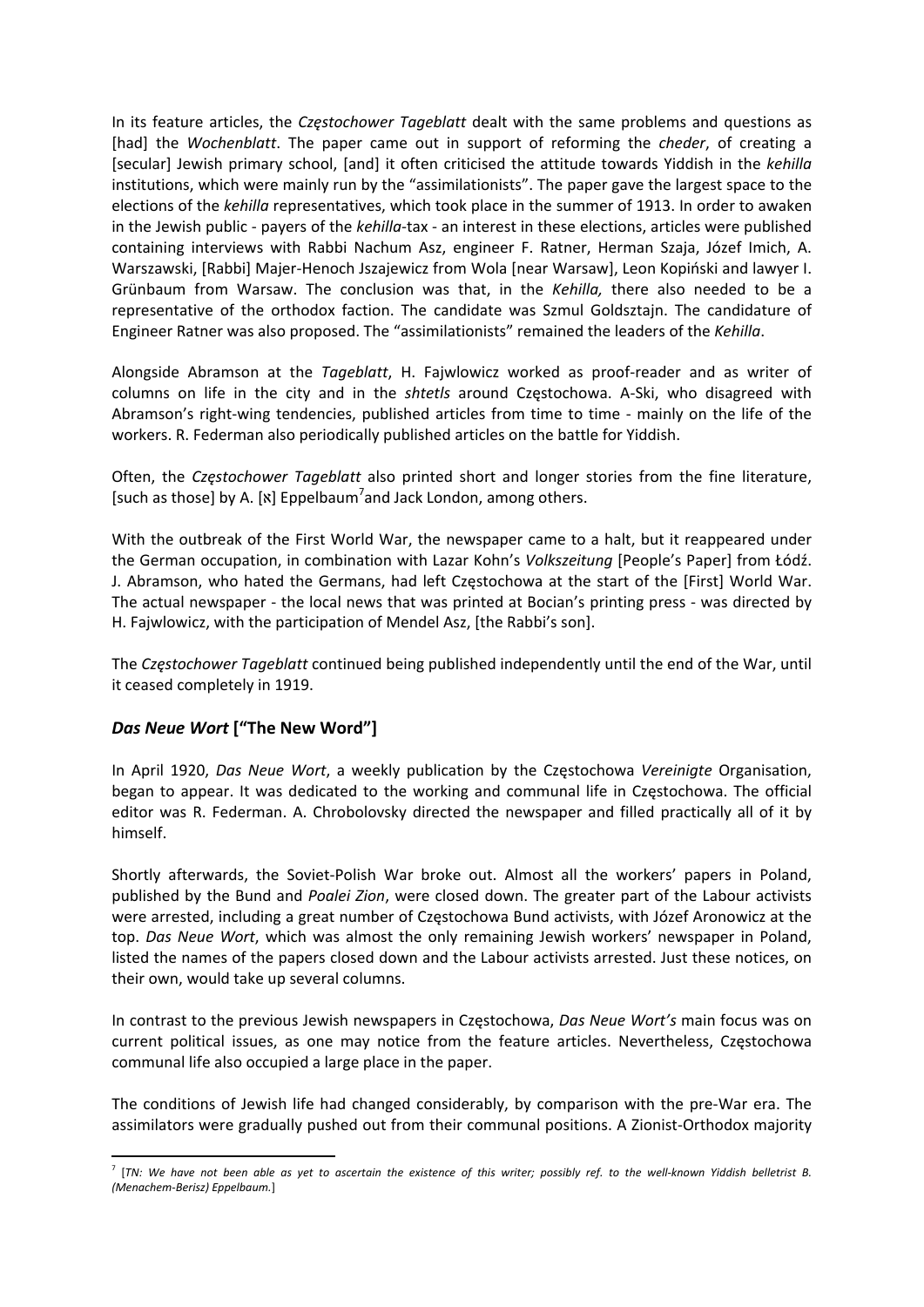controlled the *Kehilla*. Assimilated Zionists and the Orthodox were now united in one bloc in the different elections, and against them stood the impoverished masses and the organised Jewish workers. *Das Neue Wort* defended the interests of the poorer Jewish populace and the workforce and, although the paper was published by an organisation affiliated with a political party, it avoided political bias, so that it would be read by workers of all factions, and by a great part of the Jewish youth without political affiliation.

In the period between 15th October 1920 and 25th February 1921, *Das Neue Wort* became the party organ of the *Vereinigte* Central Committee in Warsaw. M. Mendelsberg from Warsaw was the editor. The last two pages would be dedicated to local life. During this period, the number of readers in Częstochowa decreased sharply.

At the end of February 1921, the paper again began to appear as a local newspaper. In view of the strong reaction in Poland, the paper became a leftist one. Compared with other non‐Communist newspapers in Poland, *Das Neue Wort* stood out for its pro‐Soviet articles, thus retaining its individuality.

*Das Neue Wort* dedicated much consideration to the cultural development of the working masses, especially of the working youth. At the time, a wide network of workers' educational institutions already existed, such as workers' kindergartens, the I.L. Peretz primary school, evening courses for young workers, sporting unions and a whole array of organisations for the working youth. All this had [already] been written about by the *Częstochower Wochenblatt* back in 1913.

In this same period, Yiddish became the most fully empowered language in a whole array of associations and communal institutions, such as, for instance, with the "*Handlowces*" 8 , in the credit institutions, at the Retailers Union, etc. This was also, in a great measure, the result of the war that the local Yiddish press had waged.

Thanks to the articles and reports on the local Jewish school system, *Das Neue Wort* connected Częstochowa with all friends in America, who supported the local institutions.

The renowned pedagogue Izrael Rubin, who is now in the Land of Israel, now and then wrote in *Das Neue Wort*. Abram Zak from Warsaw would also often have his poems printed there.

At the end of 1922, when R. Federman switched over to the Bund, A. Chrobolovsky ‐ the *de facto* editor – also appeared as the official editor. A lawsuit was brought against him for the article *The Silent Murder*, against the closure, by the Polish government, of the schools directed by the Bundist association *Unser Kind* [Our Child] in Warsaw and in the provinces. Immediately afterwards, he left for America and Sz. Frank took over the position of edito.

Of the articles reprinted from other newspapers, [Moissaye Joseph] Olgin's letters from the Soviet Union printed in the New York *Freiheit* [Freedom] occupied the most important place.

#### *Unser Stimme* **["Our Voice"]**

In 1928, several issues of *Unser Stimme*, the central organ of the Jewish section of the Independent [Socialist Workers] Party, were published in Częstochowa under the editorship of A. Chrobolovsky. The "Independent Party" was the name of the former *Vereinigte*, which had now merged with Bolesław Drobner's Socialist leftist group.

<sup>8</sup> [*TN: From the Pol. "handlowy," or tradesmen; most likely ref. to the Merchants Union.*]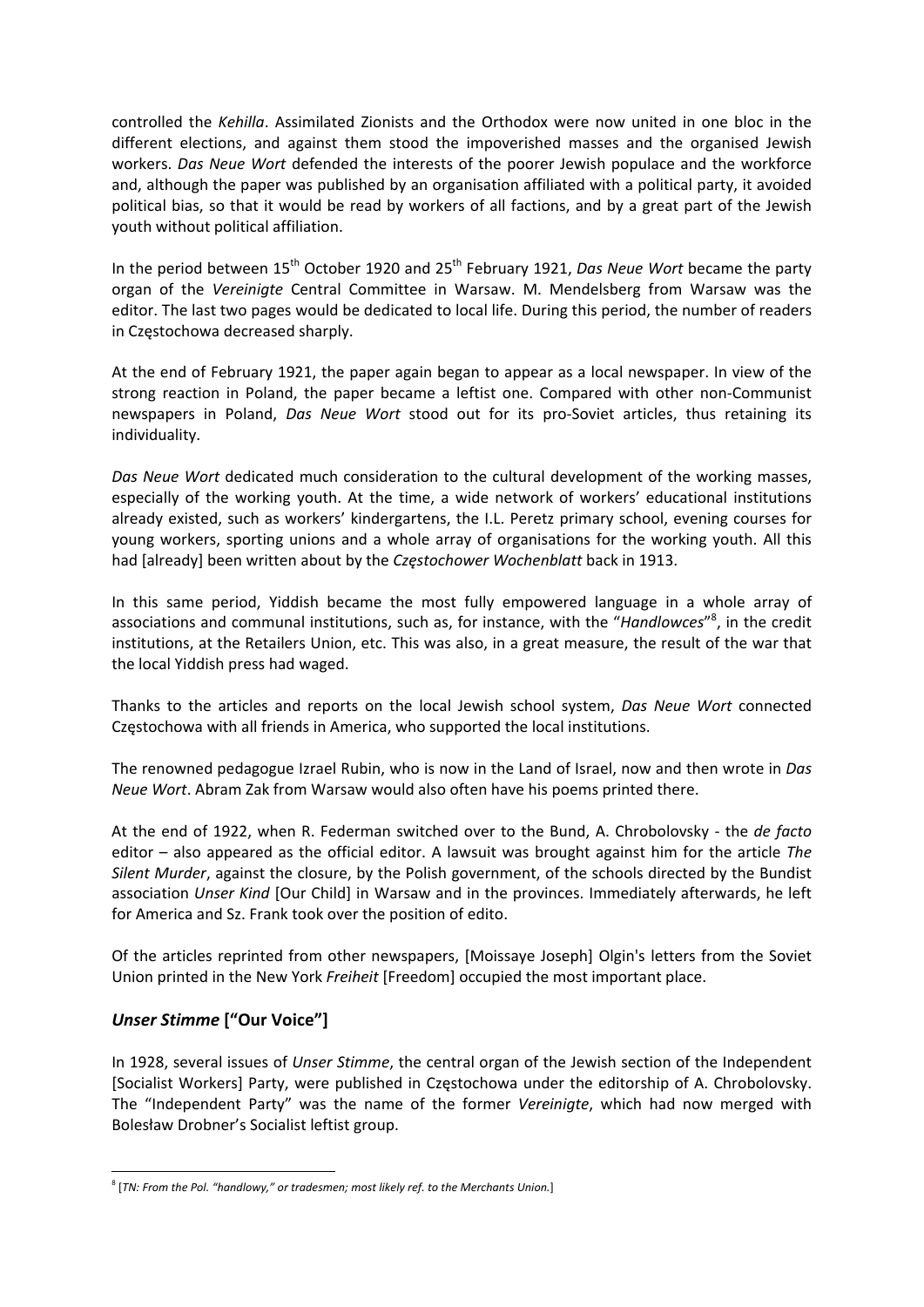The leading articles in *Unser Stimme* were penned by Dr Józef Kruk. Sz. Bastomski, editor of the *Little Green Trees* [children's magazine] in Wilno, included in it articles on cultural issues.

## *Częstochower Zeitung* **["Częstochowa Newspaper"]**

During that same period, Bocian's printing press once more began to publish a weekly, under the title *Częstochower Zeitung*. For a long time, the editor was Izrael Plocker. The paper's leaning was a Zionist-Orthodox one. Later, the paper's editors changed frequently. Sz. Frank, printing articles on communal life and feuilletons, contributed to the *Częstochower Zeitung* over an extensive period. Mojsze‐Lajb Lewensztajn, under the pseudonym "Lewioson" [Leviathan], wrote weekly overviews entitled *What [I] Heard, What [I] Saw*. M. Kaufman, a typesetter at Bocian's press, frequently published articles on current events. A.Ch. Sziper also distinguished himself with his articles.

## *Neue Zeitung* **["The New Newspaper"]**

During a lengthy period, a weekly entitled the *Neue Zeitung* appeared in Częstochowa, edited and published by J. ['] Wajsberg.

In 1938, the *Częstochower Ekspres* [Express] began appearing, combined once again with Lazar Kohn's *Warszawer Ekpres*. Częstochowa news was printed on the last page.

## *Unser Weg* **["Our Way"]**

During that same period, the Zionists began publishing their own weekly paper titled *Unser Weg*, edited by M. Tauszewicz. A.Ch. Sziper, Dr A. [x] Bram, C. Rosenwein, J. ['] Turner, J. ['] Klajner and others contributed to it.

## **The Bundist Press**

## *Arbeiter Zeitung* **["Workers Paper"]**

In 1923, the Bundist Organisation in Częstochowa began to publish its own weekly organ, which set itself the goal of serving Częstochowa, Zagłębie Dąbrowskie (Będzin, Sosnowiec and Zawiercie) and the surrounding region. With some interruptions, this Bundist weekly paper appeared until the Second World War, under the names *Arbeiter Zeitung* and *Częstochower Weker* [Cz. Awakener]. It was printed consecutively at the printing presses of Bocian at *Aleja* 6, the Kultura Cooperative Printing Press, A. [x] Helfgot at *Aleja* 23, and M. Rozensztajn in Piotrków Trybunalski. The first issue of *Arbeiter Zeitung* was published on 20th February 1923. The *Arbeiter Zeitung* was edited by R. Federman (now in America), with the close collaboration of the teachers at the Jewish secular school, Róża Kantor‐Lichtensztajn (now in America) and Jochewed Zysman (perished in the Warsaw Ghetto).

Its most important contributors were:

Icek Pejsachson (An Old Acquaintance<sup>9</sup>) – a pioneer of the Socialist Movement in Poland who, in his last days, lived in Będzin and was murdered by the Nazi beasts during the Hitler's rule in Będzin in 1943.

His last words to the 8,000 Jews, who were being led out of Będzin to the gas chambers, were,

 <sup>9</sup> [*TN: Presumably his pseudonym.*]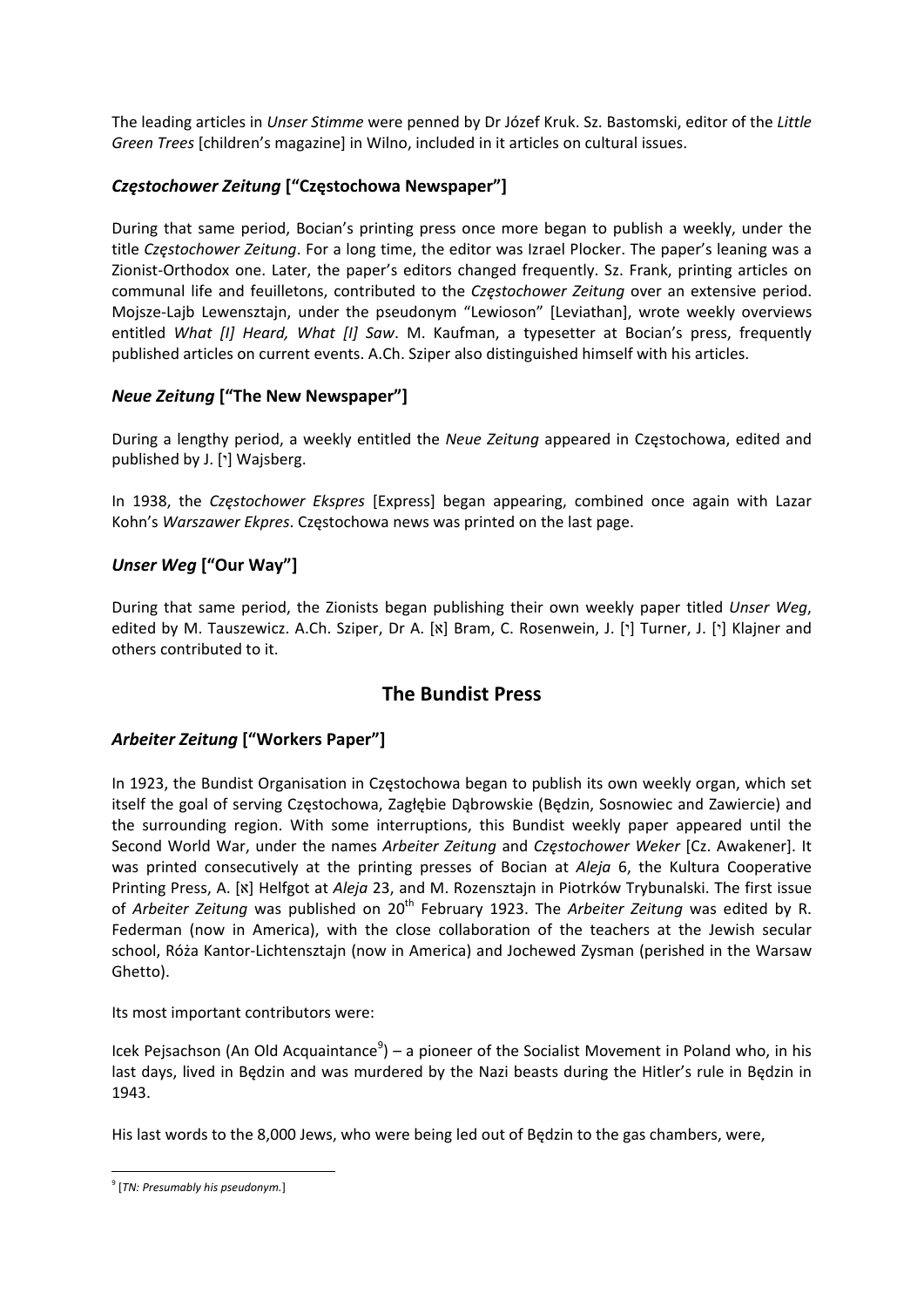*Know, Jews, that the hours remaining for you to live are numbered. Imminent death awaits* you. Either way, you have nothing to lose. The only thing you have left - is to put up a *resistance. Do not let yourselves be led to the slaughter!*

The seventy‐year‐old Pejsachson, from whose speech usually sprung wisdom and humour, spoke for seven minutes - and his words were laden with sorrow and steely determination. The Nazis finally realised what he was saying to the Jews and a murderous Nazi bullet brought his life to an end.

During the Nazi occupation, Izaak Samsonowicz, alongside other Bundists, stood at the head of the Jewish ghetto and was, at the same time, active in the Underground Movement. Together with others, he was arrested by the Gestapo ‐ but he managed to save himself. He was later active, for a long time, in Warsaw, as a member of the Underground Bund's Central Committee in Poland.

Engineer Ch. Wilczyński perished alongside Dr Emanuel Ringelblum. The lawyer J. Wilczyński was active in underground work in the concentration camps in Częstochowa. At the very last moment before the Liberation, he was dragged away to Germany and perished there.

[And finally, there are], the lawyer Zygmunt Epsztajn (now in America), Josef Rubinsztajn, Szmul Frank, Mojsze Lederman and other local workers of different professions and workshops.

It is worth mentioning that almost all the aforementioned contributors – including the editor – had been dilettantes to begin with, and that they took their first journalistic steps in this same weekly paper. But some of them soon displayed journalistic capabilities and, over the course of time, came to participate in different Yiddish newspapers in Poland.

Raphael Federman, who also wrote under the pseudonym "Amicus" [Lat., Friend], mostly handled political, communal and professional issues. Among other things, he penned a lengthy serial article entitled "*The Downfall of an Idea*", regarding the liquidation of the *Vereinigte* Party. After 1926, he came out against the Piłsudski regime, criticised the PPS' supposed opposition to the government, talked about the city's economy, *Kehilla* matters, scholastic issues, the Professional Movement and puts forth demands to grant amnesty to the political arrestees, to abolish the night work of the bakery workers, and so on. Icek Pejsachson specialised in the themes of Socialism and the Bund.

Izaak Samsonowicz wrote about various general political, communal and cultural themes.

Eng. Ch. Wilczyński issued forth treatises on literary subjects, such as about Romain Rolland on his  $60<sup>th</sup>$  birthday, about Morris Winczewski on his 70<sup>th</sup> birthday and others.

Lawyer Zygmunt Epsztajn, under the pseudonym "Aron," wrote his thoughts on socialist issues and socialist economics.

Josef Rubinsztajn, writing under the pseudonym "*Mugen‐Duwid*" 10, and Szmul Frank wrote columns. Sz. Frank also wrote about the bygone battles of the Jewish Labour Movement with the "Good Boys" [gangsters], such as Mojsze "*Patze*" [The Blunderer], [and] Icek "*Shlize*" [The Slippery]. Mojsze Lederman [wrote] about [the] professional unions.

The *Arbeiter Zeitung* occasionally also published articles by Comrades Josef Chmurner, B. Szefner, Icek Lichtensztajn from Łódź, [and] Aryje Neumark. Among the reprinted articles, one large article, from the *Forverts* by Sholem Asch on the Bund, is noteworthy.

<sup>10</sup> [*TN: Aka "Magen‐David," lit. "Shield of David," viz. the Star of David.*]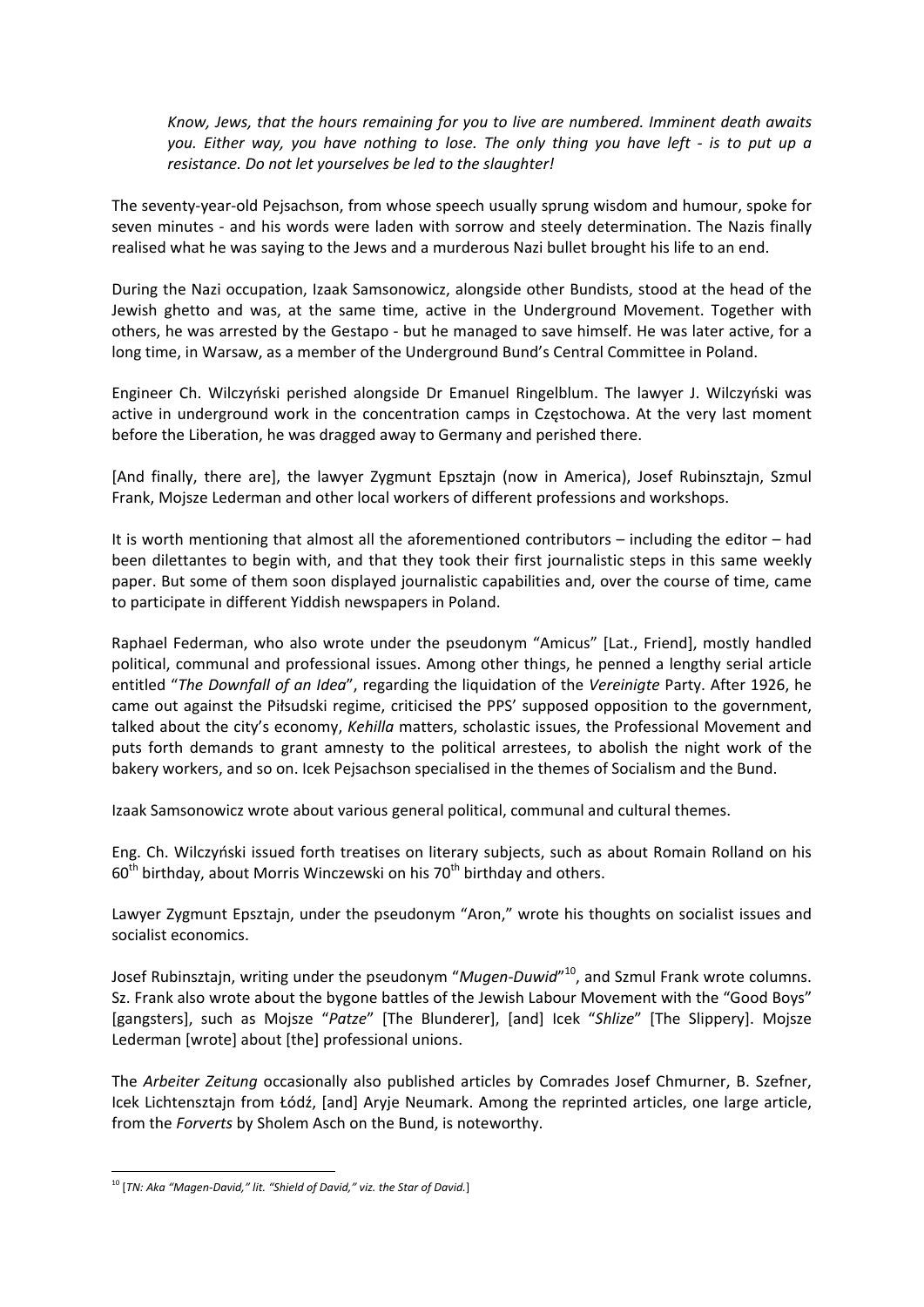After the editor Raphael Federman, Izaak Samsonowicz and Wilczyński left Częstochowa, the *Arbeiter Zeitung* came to a halt.

The Bundist organ was once more revived in 1938. Dawid Klin arrived in Częstochowa in that period, and began publishing a weekly newspaper entitled "*Częstochower Wecker*". He filled almost the entire paper with his own articles, apart from those reprinted from the extensive Bundist press in Poland. However, in that same year, Dawid Klin left Częstochowa and moved to Warsaw, and the paper ceased to be published. During Hitler's rule, Dawid Klin was connected with the Underground Movement in Poland generally and with the Bund in particular. Nowadays, he holds a position in the current Polish government, besides being a major in the Polish Army. The *Częstochower Wecker* was printed at S. Ofman's printing press at *Aleja* 8 and also in Piotrków by M. Rozensztajn. For some time, it mutated into one paper with the *Piotrkówer Wecker*, which was edited by Izaak Samsonowicz. The *Arbeiter Zeitung* also merged with the *Piotrkówer Wecker* for a short while, when Izaak Samsonowicz worked as Secretary of the Presidium of the Piotrków municipal authorities.

## *Der Proletarier* **["The Proletarian"]**

In 1925, following the unification of the Professional Movement in Częstochowa, when the Jewish professional unions organised in the Jewish Cultural Bureau were recognised as an ethnic division of the local *rada* [council], an attempt was made to publish a weekly paper, as organ of the "Council of the Professional Classes Union" (the Jewish Cultural Bureau). Only two issues were published ‐ the first on  $4<sup>th</sup>$  September 1925 and the second on  $29<sup>th</sup>$  September 1926. This publication was printed at the Kultur<sup>11</sup> Cooperative Printing Press [and], later, at A. Helfgot's at *Aleja* 23. This publication was edited by R. Federman.

These are the contents of the two issues:

- *The Jewish Workers Demand Only New Elections to The City Council* (declaration of the Bundist faction in City Council);
- *Are We to Allow the Jewish Workers' Schools to be Destroyed?* ‐ by I. Samson (Samsonowicz);
- *Should We Construct a Communal Building?* ‐ by Raphael Federman;
- *Dr Boris Jaffe* (on his death) by Raphael;
- *Regarding the Local HMO* by "A Councilman";
- *Regarding the Jewish Cultural Bureau*; *What's New at the Professional Unions?*;
- *From the Table of Books ‐ Bourgeois and Workers‐Sports* by Ch. Wilczyński, published by Kultur, Częstochowa 1925<sup>12</sup>;
- *Bring Back Freedom!* Amicus;
- *The Order of the Day* (about founding schools for adults) by "A Worker" (Wilczyński);
- *[Raise] the Flag of the Professional Movement Higher* by Raphael Federman;
- *Who Demands Accountability?* by "A Resident";
- *The Work Surrounding the Relief Operation* (declaration by the Jewish Cultural Bureau in Częstochowa);
- *A Public Statement by the Professional Unions*; *The Battered Hoshana*13– a column by "*Heimische*" 14(Josef Rubinsztajn), [and]

 <sup>11</sup> [*TN: Obviously the same "Kultura" press mentioned above.*]

<sup>&</sup>lt;sup>12</sup> [TN: It would appear that here ends the listing of the contents of the first issue, and that of the second begins.]

<sup>[</sup>TN: Ref. to one branch in the bundle of little willow branches that religious Jews beat on the ground on the seventh day of Sukkos, Hoshana Rabbah, after which the branches are broken and leafless. It is a common expression in Yiddish to say that someone "looks like a *battered Hoshana," viz. worse for wear.*]

<sup>14</sup> [*TN: Familiar/domestic, i.e. "one of our own."*]